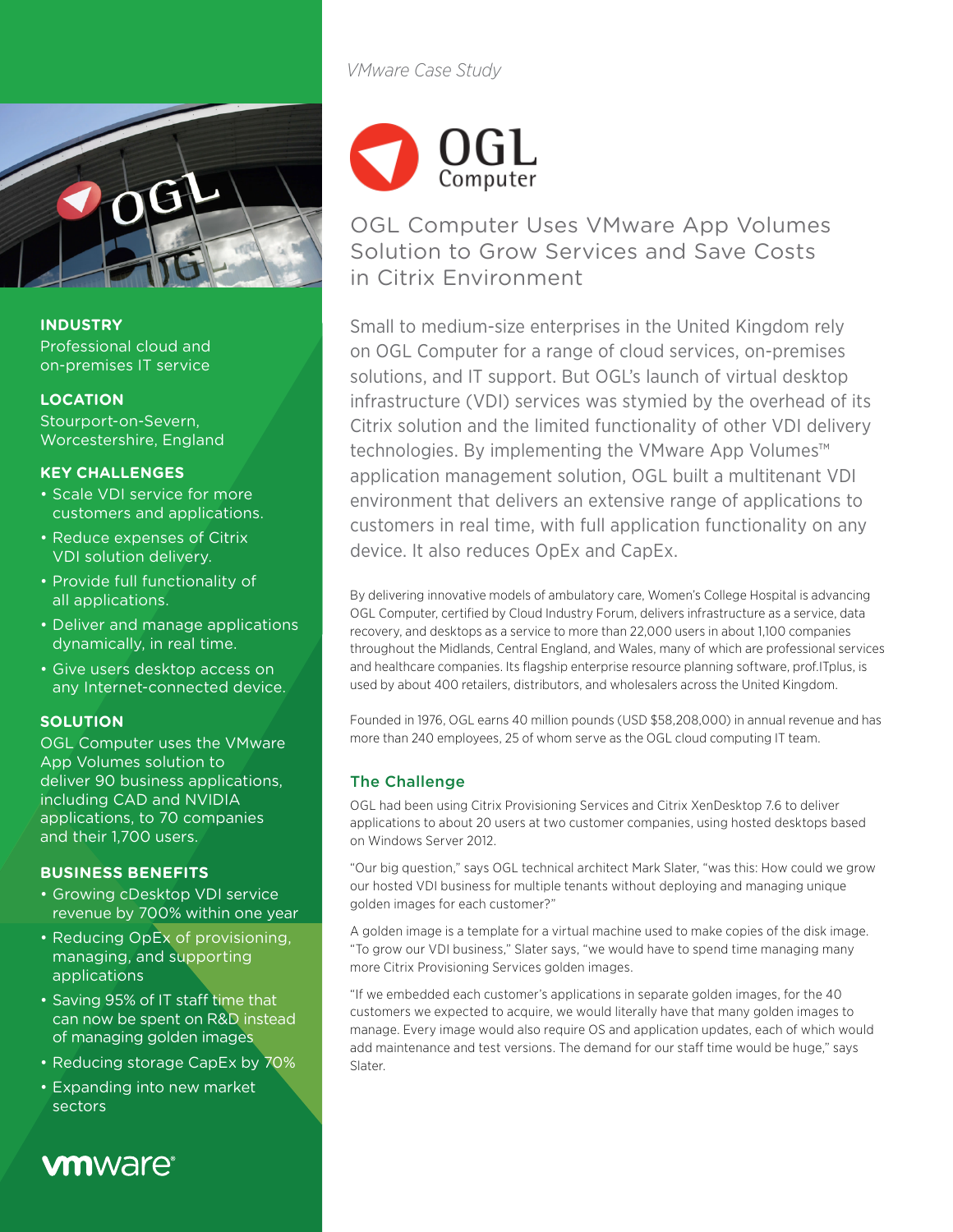## *VMware Case Study*

*"A really big thing for us is that App Volumes gives all applications 100 percent functionality, just as if they were installed natively to the underlying OS. App Volumes delivers huge advantages in provisioning, ongoing support, and customer satisfaction."*

Mark Slater Technical Architect, OGL Computer

Another challenge, Slater says, was the demand for storage. "Each image would require about 40GB, adding up to about 1.6TB for 40 customers. With such a large number of images per Citrix server, the I/O load requires faster storage. And because Citrix Provisioning Services uses in-memory caching for disk images, the RAM size would need to increase dramatically to enable application streaming."

It was obvious that to grow its VDI service and remain competitive, OGL would need a VDI solution that could scale.

#### The Solution

Slater and three of his colleagues were tasked to investigate new technologies that OGL might use to improve or add hosted services for customers. When the team began exploring VDI delivery technologies, it narrowed its choices to CloudVolumes (now the VMware App Volumes solution), VMware ThinApp® application virtualization, and Microsoft App-V.

#### The team tested the three options against the following criteria for a multitenant VDI:

- Quickly deliver a range of virtualized applications to users in real time.
- Ensure that users get the full functionality of their applications—as if native—whatever the OS, and whatever the application complexity, integration, or interoperability.
- Give users easy access to their desktops, applications, and files, wherever they are working—from any Internet-connected device: laptop, desktop, tablet, or smartphone.
- Enable OGL to scale up its Citrix VDI service while controlling OpEx and CapEx.

The App Volumes solution was the one option that met all the criteria. "Applications launch immediately," says Slater. "A really big thing for us is that App Volumes gives all applications 100 percent functionality, just as if they were installed natively to the underlying OS. This allows the software vendors to carry out remote support without the risk of them saying, 'We don't support our application running that way.' App Volumes delivers huge advantages in provisioning, ongoing support, and customer satisfaction.

"We were already using VMware in our data center, so after VMware acquired CloudVolumes, we made our decision. Now we can provide real-time application delivery in multiple virtualized environments, including Citrix XenApp and XenDesktop, as well as VMware Horizon."

Slater and a colleague on the OGL cloud team deployed the App Volumes solution into the VDI environment "in just a couple of hours. Implementation was very quick and straightforward."

#### Business Results & Benefits

By using the App Volumes solution, OGL has scaled up its VDI service. "We've packaged it as our cDesktop service for customers, and it's hugely popular," says Cindy Phillips, OGL's marketing manager. In its first year, the cDesktop service has grown from 100 to 1,000 users and delivered a revenue increase of 700 percent.

cDesktop draws new customers that want the freedom to use their desktops wherever they are working, including at client sites, Phillips says. "For example, because we now use App Volumes to deliver video and high-level graphics, such as NVIDIA applications, we're attracting new business from architects and solicitors [attorneys]."

The App Volumes solution now delivers 90 different applications to 70 OGL customers and 1,700 users.

Applications deploy quickly on the user desktop. Slater says, "Our ability to deploy them in real time, even attach them dynamically on a desktop while the user is logged in, really impresses customers." Users can also easily access their desktop applications from home, in the office, or when out and about. "They report good experiences, whether on Windows-